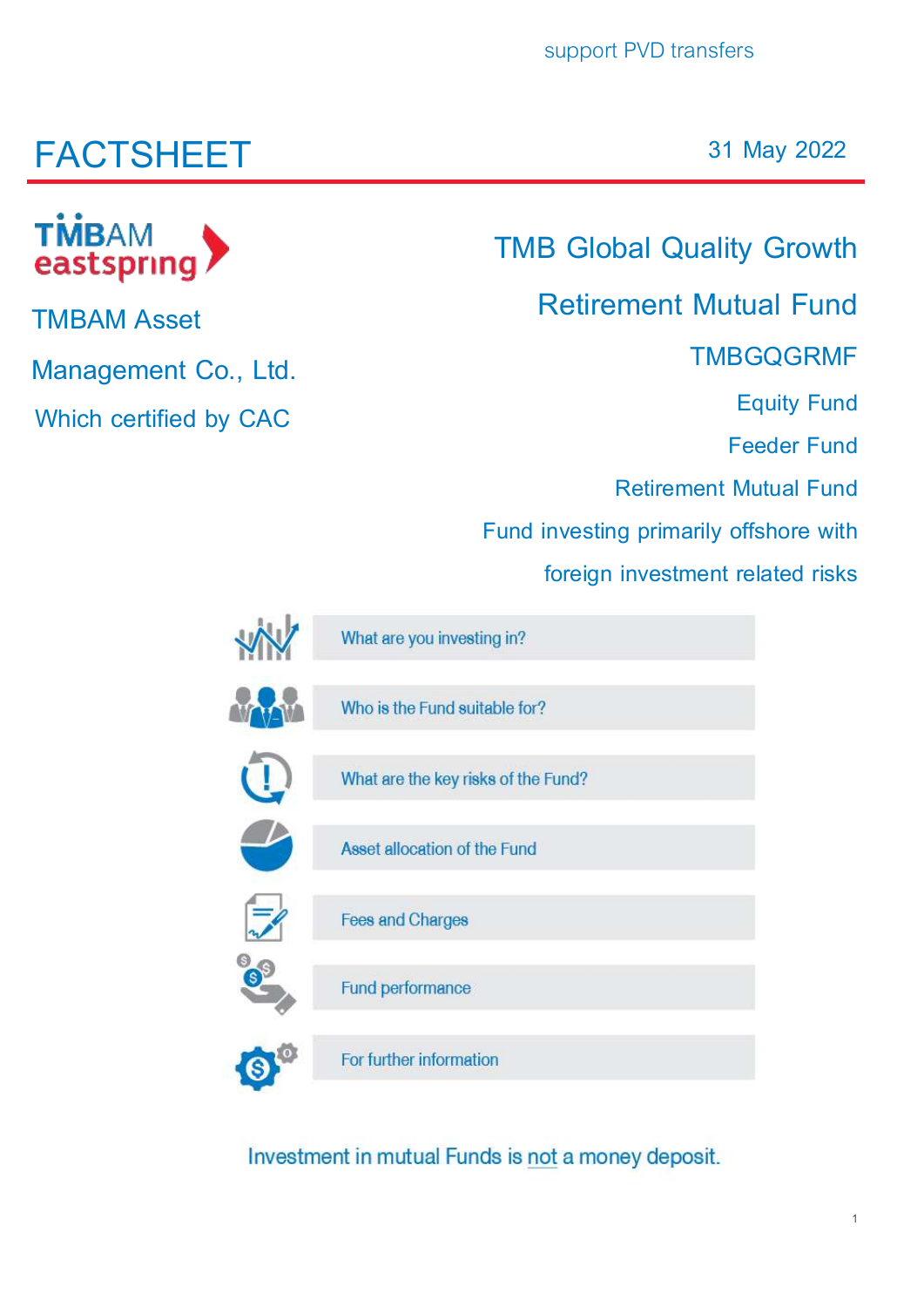

- 1.1 Investment Policy
- 1. Underlying asset

•TMB Global Quality Growth Retirement Mutual Fund will mainly invest in an offshore mutual fund (master fund), Wellington Global Quality Growth Fund USD Class S Accumulating Unhedged , not less than 80% on accounting-year average of net asset value and are listed on the Luxembourg Stock Exchange and invest in USD.

2. Currency risk hedging policy

The Global Quality Growth Portfolio seeks to provide long-term total return by investing primarily in common stock and depositary receipts, real estate securities,convertible bonds, preferred stock, rights,warrants, exchange-traded funds ("ETFs"), as well as debt securities, cash and cash equivalents, and derivative instruments issued by companies worldwide.

Investors can view more Master Fund Information at www.wellington.com

#### 1.2 Management Style

1.TMB Global Quality Growth Retirement Mutual Fund aims to achieve return reflecting the performance of the master fund. (passive management)

2.Wellington Global Quality Growth Fund (master fund) applies an active management strategy.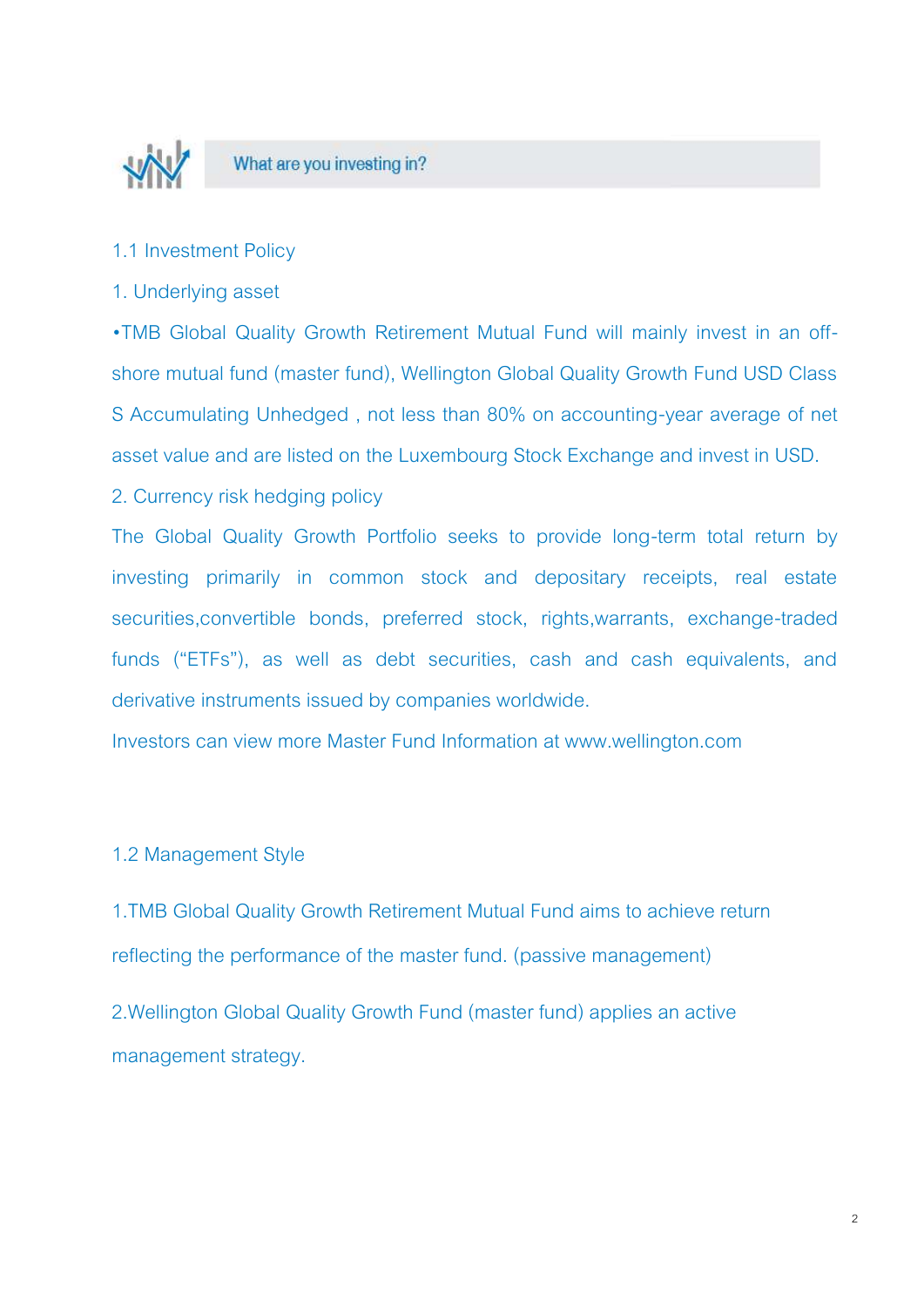

Who is the Fund suitable for?

1.To promote long-term savings for retirement plan of unit holders

2.Investors who need to diversify their investment into foreign countries and can accept foreign equity investment risk

#### This fund is not suitable for:

1.Investors who need to use money in the near future.

2. Investors who cannot accept the risk from the principal reduction from investment in shares.

**For further clarification on this investment policy and potential risks, what should you do?**

- Read the full prospectus or seek advice from the management company or its appointed selling agents.
- Do not invest without sufficient understanding on the characteristics and risks of this Fund.



What are the key risks of the Fund?

#### **Warnings & Recommendation**

1.Investors could not dispose of,transfer,pledge or place as security investment units of Retirement Mutual Fund.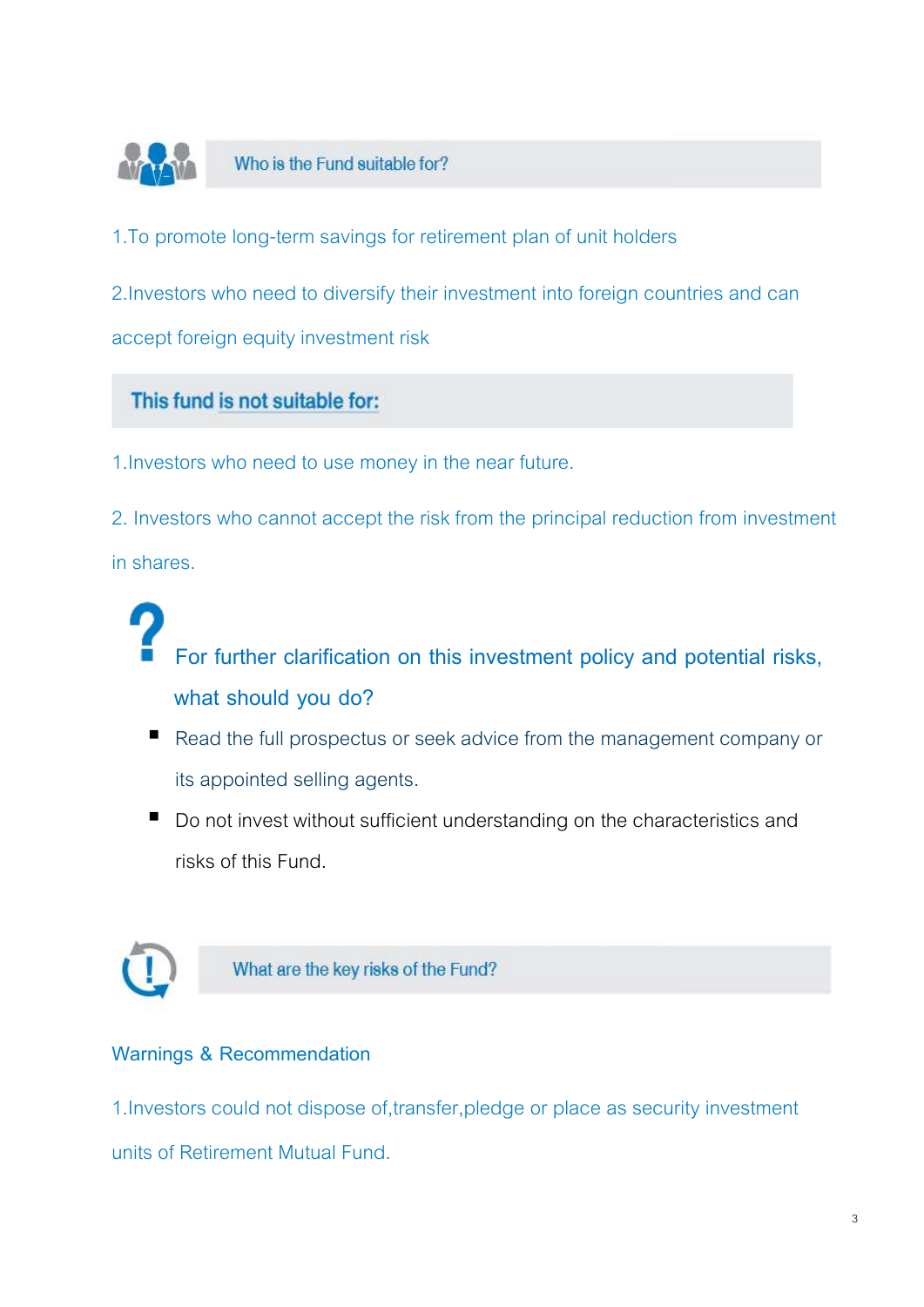2.Investors not being complied with investment conditions shall not be entitled to receive tax benefits and have to return such benefits within specified period or will be subject to surcharge according to the Revenue Code.

3.Investors should study conditions for investing in retirement mutual fund and seek additional details and tax guides from the asset management company or its subscription and redemption service providers.

4.This fund has no capital protection scheme.

5.The investment of Wellington Global Quality Growth Fund is mainly denominated in USD, so, in order to reduce such FX translation risk,TMB Global Quality Growth Retirement Mutual Fund may enter into FX swap and/or forward or futures to hedge currency risk exposures, depending on fund manager's discretion.

6.Wellington Global Quality Growth Fund may invest in derivatives to efficiently manage its portfolio.Therefore, this fund has higher risk than other funds,it thus suits the type of investor who can accept higher risk for higher returns.Investors should invest in this Fund only when fully understand about derivatives and should consider the investing experience, investment objective and financial position before investing in this Fund.

7.Wellington Global Quality Growth Fund may enter into FX transaction to hedge FX exposures upon the fund manager discretionary.Therefore, this fund may contain foreign exchange risk.

8.TMBAM has an objective not to offer its fund units to or for the benefit of 1) citizens of the USA or residents of the USA [including the territories of or

4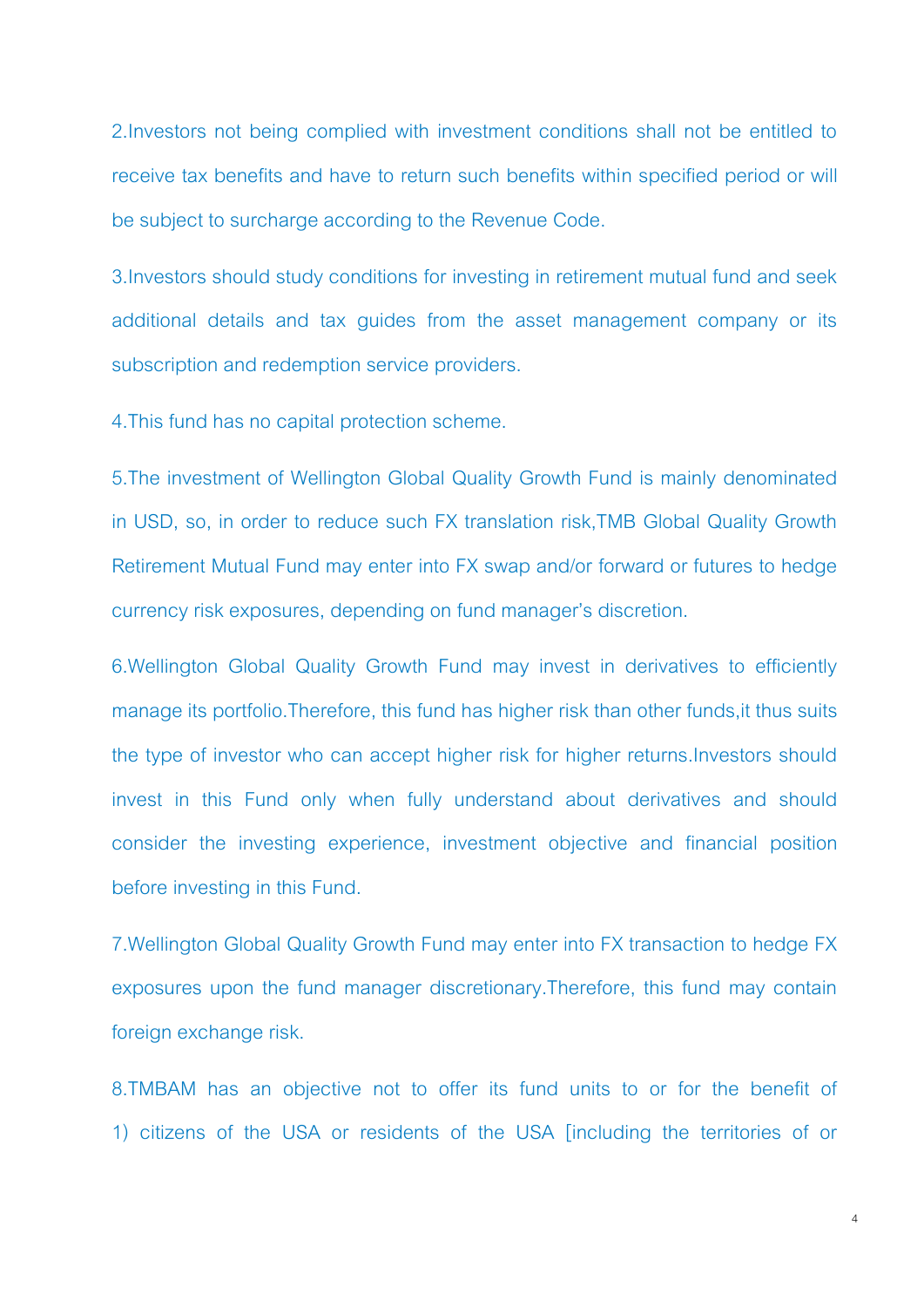occupied/controlled by the USA ] including those who hold US passports or greencards , 2) Legal entities organized under the US law including company,Limited Partnership,etc, as well as the branch of such entities, 3) organizations belonging to the US Government in the USA and outside the USA, 4) investors who contact or receive information or place order related to TMBAM's fund or pay/receive payment with respect to TMBAM's fund in the USA. This also includes investors who use the agent/manager in the USA to perform such functions, and 5) the assets (such as private fund/trust) of the aforesaid persons or legal entities in 1-4. As such, TMBAM reserve its right to deny or restrain subscription,allocation and/or transfer its fund unit for the above-mention investors,whether directly or indirectly.

9.In the event that the Management Company has entered into an obligation or agreement with a foreign state and/or the government of a foreign state or if it is required to comply with a law or a regulation of a foreign state regard-less of the effective date of such obligation (e.g. the United States Foreign Account Tax Compliance Act (FATCA)), the Unitholder(s) acknowledge and agree that the Management Company may act or perform its obligation according to the relevant law and/or regulation to which the Management Company is subject, including but not limited to disclosing information of the Unitholder(s) or withholding and withholdable payment payable to the Unitholder(s),and may act or perform any other action necessary for complying such relevant Thai and foreign law and/or regulation to which the Management Company is subject, and shall provide any

5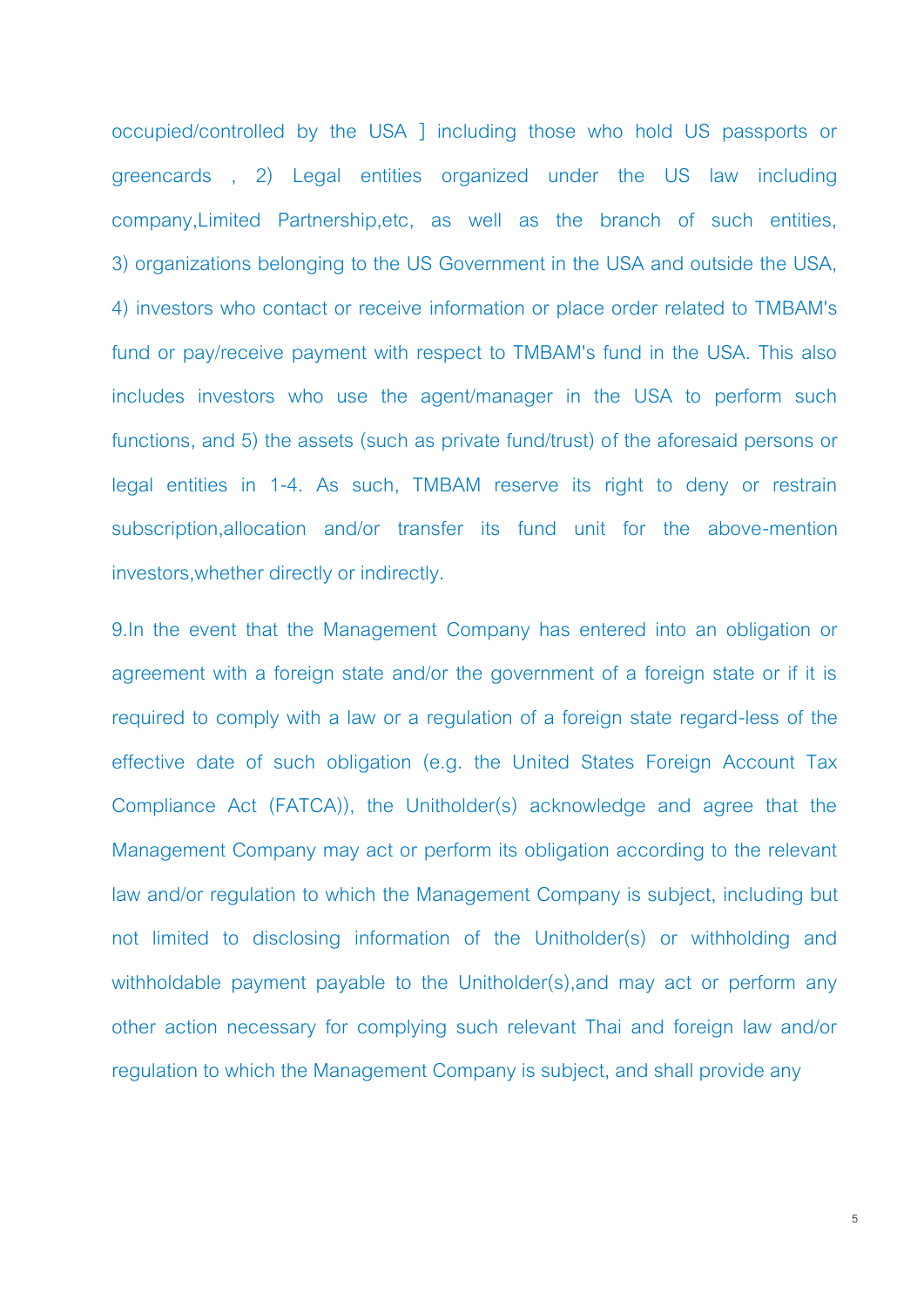information,document,and consent to Management Company upon request in performing such duty.



#### \*For further information at **www.tmbameastspring.com**

Market Risk means the risk that the values of securities which the Fund has invested may increase or decrease due to outside factors such as economic/ investment situations, political factors both internally and internationally which could be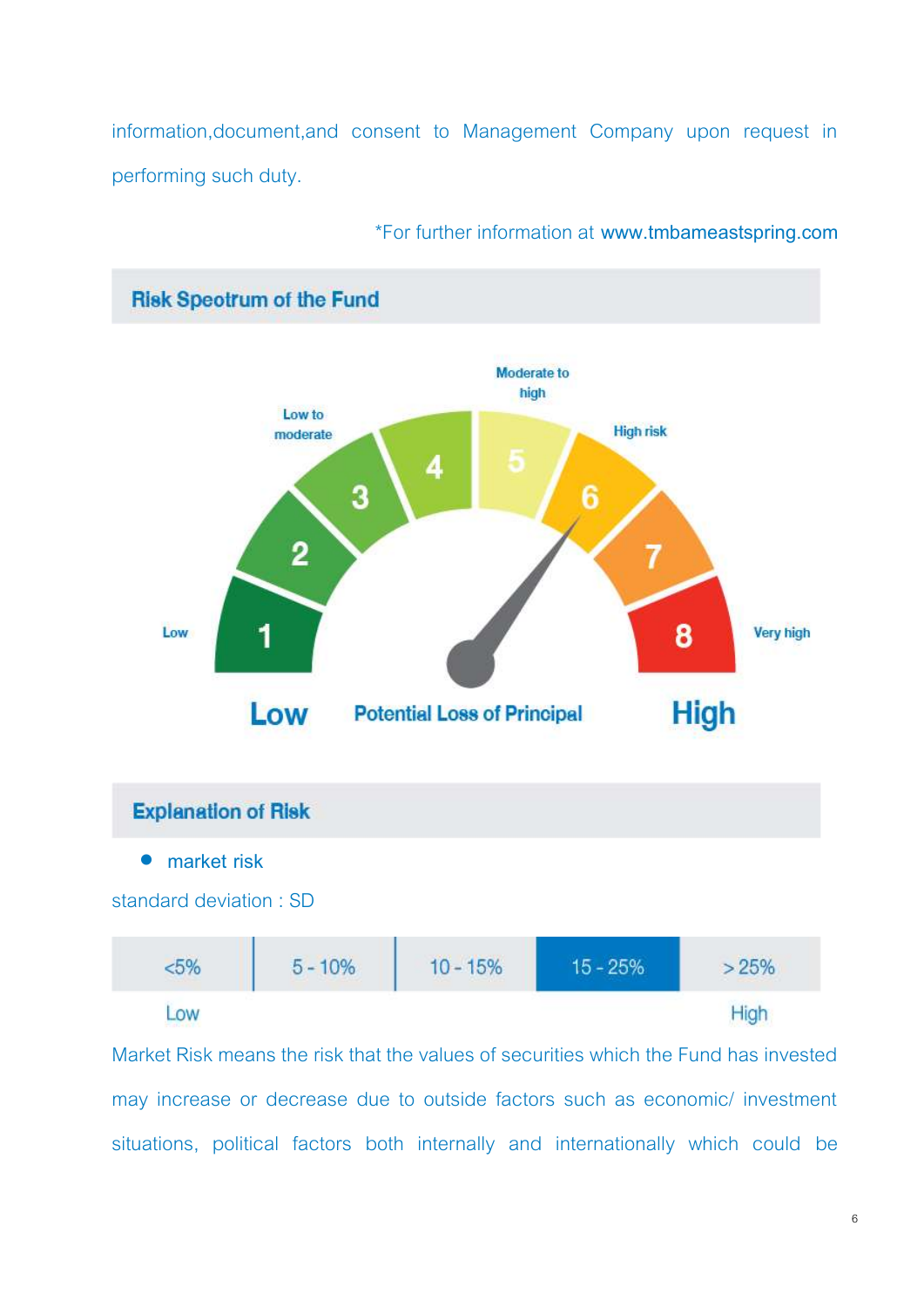considered from the Standard Deviation (SD) of the Fund. If the Fund has a high SD, it is an indicator that the Fund has high a fluctuation from the changes in the prices of securities.

#### **High sector concentration risk**

| $\leq 20\%$ | $20\% - 50\%$ | $50\% - 80\%$ | $>80\%$     |
|-------------|---------------|---------------|-------------|
| <b>LOW</b>  |               |               | <b>High</b> |

Remark : The concentration occurs among Information and Communication

#### **Technology**

#### **High country concentration risk**

| $\leq 20\%$ | $20\% - 50\%$ | 50% - 80% | $>80\%$ |
|-------------|---------------|-----------|---------|
| OW          |               |           |         |

Remark : Remark : The concentration occurs among UNITED STATES

| • exchange rate risk    |           |               |                  |  |  |  |  |
|-------------------------|-----------|---------------|------------------|--|--|--|--|
| Fully/Almost full hedge | Partially | At discretion | No hedging       |  |  |  |  |
| <b>Low Risk</b>         |           |               | <b>High Risk</b> |  |  |  |  |

Currency Risk is the possibility that changes in exchange rate will affect the value of investment units. For example, if a mutual fund invests in securities denominated in US Dollar during Thai Baht depreciation and the units are subsequently sold when Thai Baht appreciates, the mutual fund will receive lower return in Thai Baht. On the other hand, if the same fund invests in securities denominated in US Dollar during Thai Baht appreciation and the units are subsequently sold when Thai Baht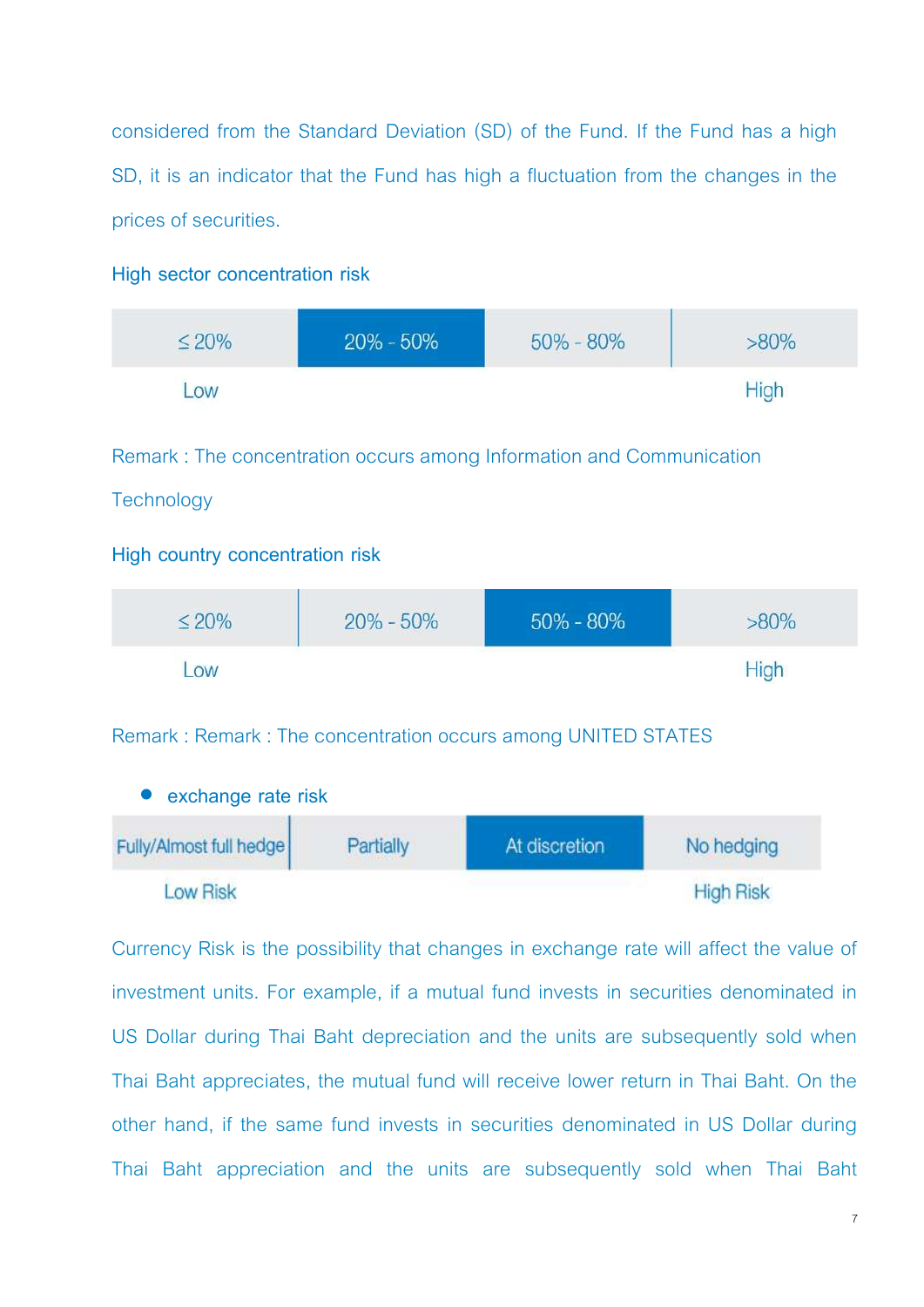depreciates, the mutual fund will receive higher return in Thai Baht. Therefore, currency hedging techniques as follows are key tools to manage such risk.

• Hedging at discretion of the fund manager: Investors may be exposed to currency risk because it is the discretion of the fund manager whether to use a currency hedging technique.

#### \* For further information at **www.tmbameastspring.com**



Asset allocation of the Fund (% of NAV)



date as of 31 May 2022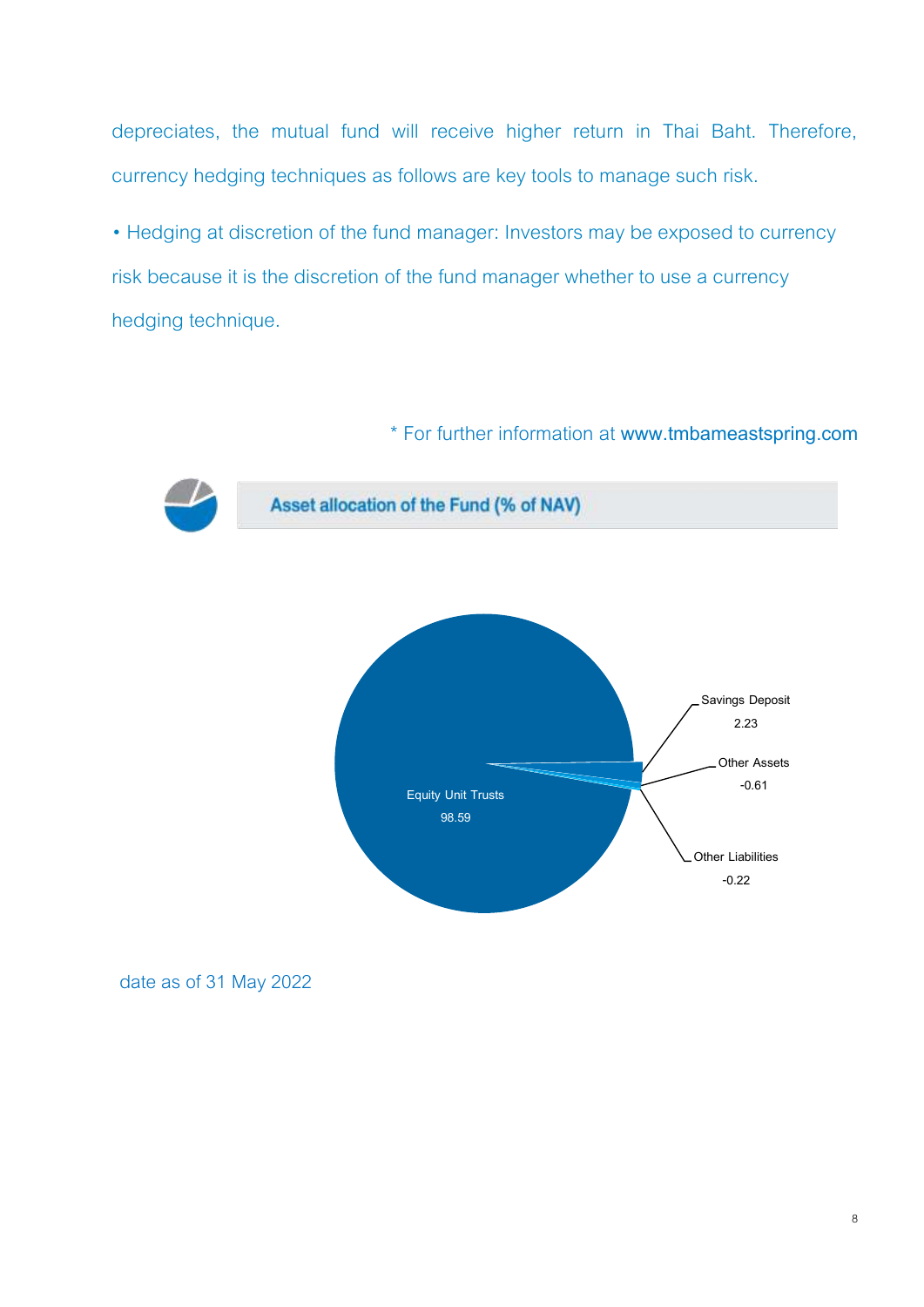

Master Fund Information as of 30 April 2022

| Top Five Holdings (% of NAV)                                                              |          |
|-------------------------------------------------------------------------------------------|----------|
| <b>NAME</b>                                                                               | % Of NAV |
| Wellington Management Portfolios (Luxembourg) - Global<br><b>Quality Growth Portfolio</b> | 98.59    |

Information as of 31 May 2022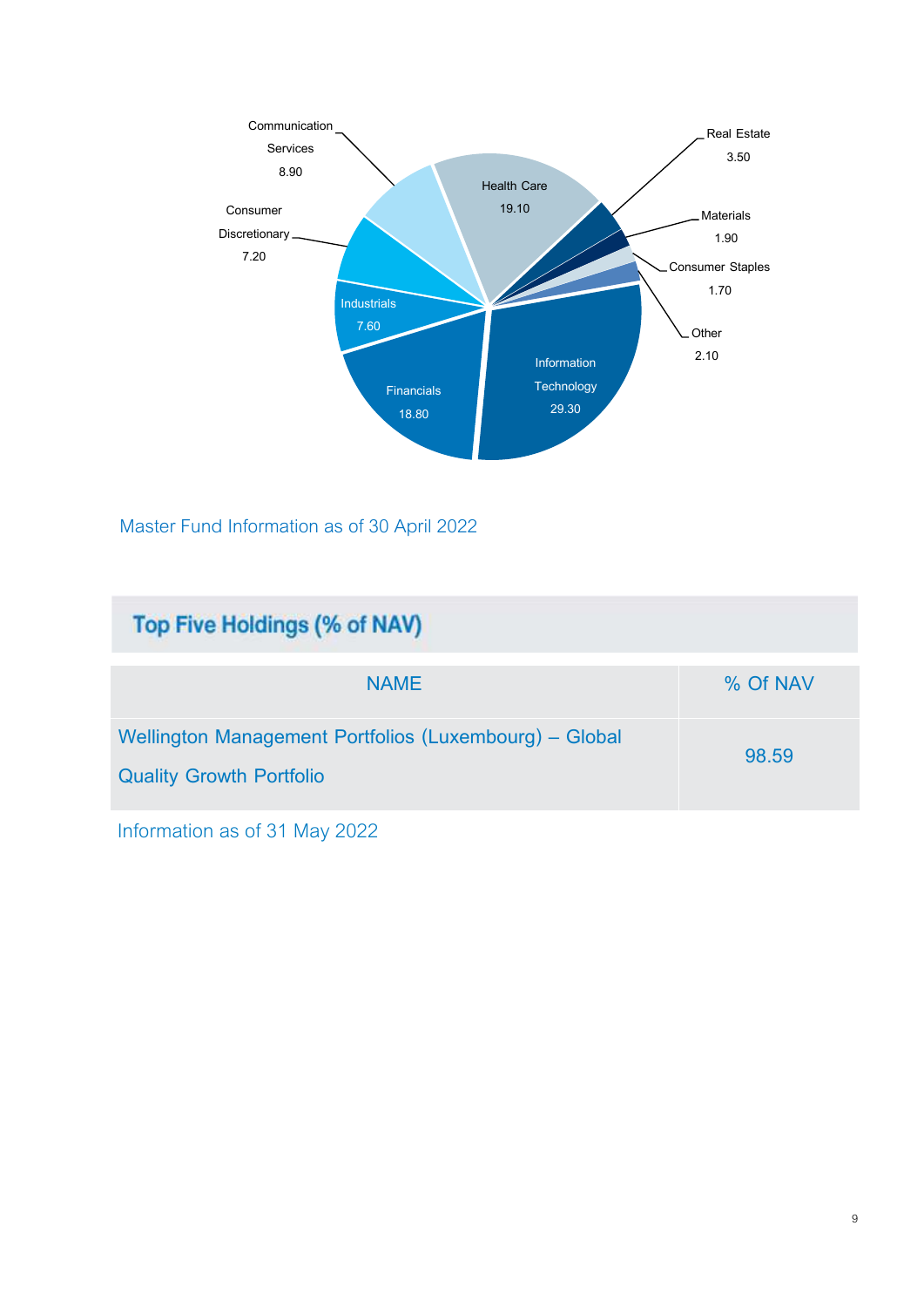

**Fees and Charges** 

\* Fees affect the return on investment, investors should consider such fees before making an investment decision \*

### Fees Charged to the Fund (% of NAV)



## **Fees Charged to the Fund**

More explanation :

1. Fees charged to the fund (As % per annum of total asset value deducted by total liabilities except for Management fee, Trustee Fee and Registrar Fee) (including VAT)

2. Any other expenses are an expectable expenses

3.Historical fee charged for the past 3 years can be found at

https://www.tmbameastspring.com/THDocs/QA/RGQ\_02.pdf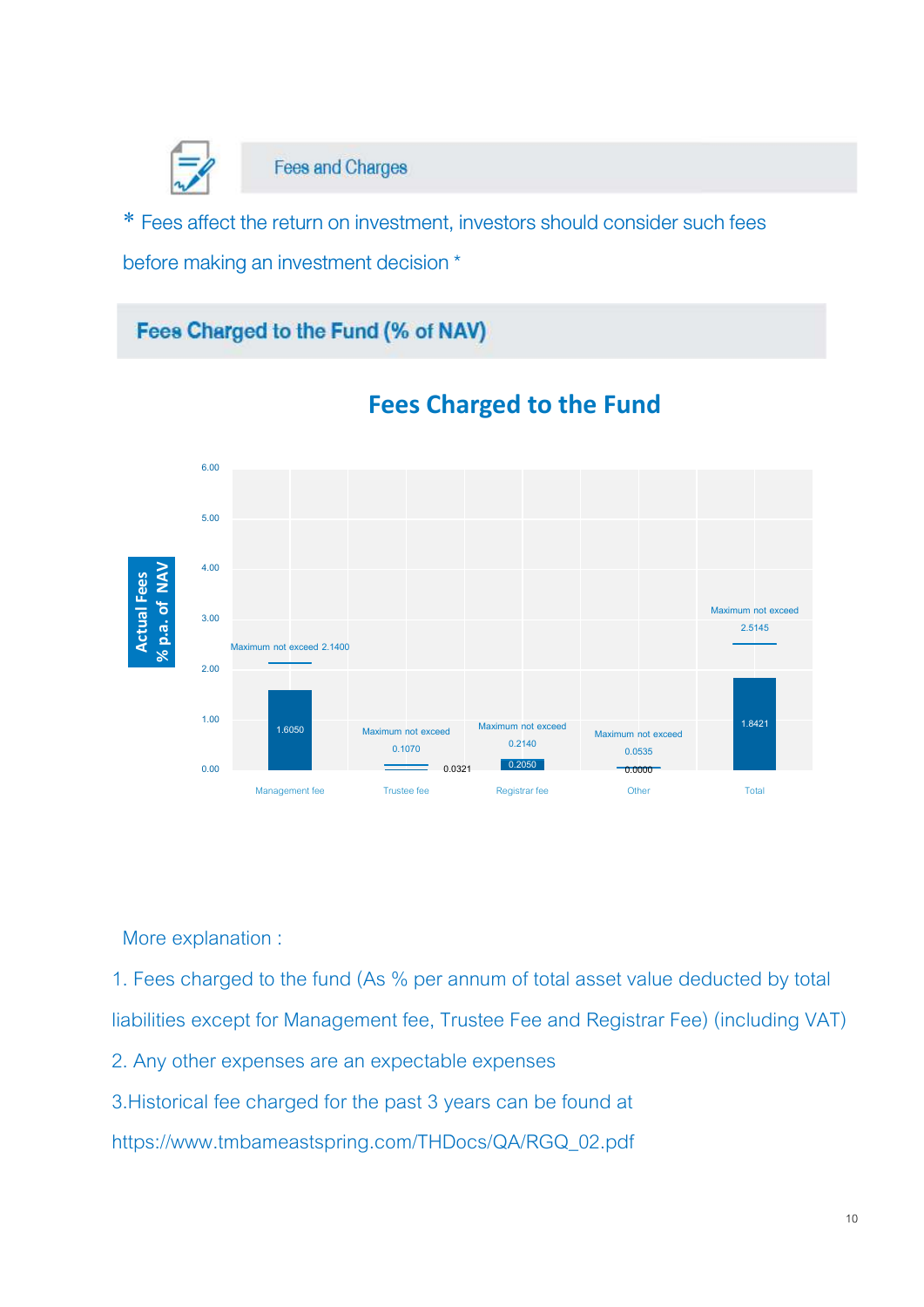## Fees Charged to Unitholders (% of transaction amount)

| <b>Details</b>                   | <b>Maximum Charge</b> | <b>Actual Charge</b> |
|----------------------------------|-----------------------|----------------------|
| Front-end Fee / Switching in Fee | <b>None</b>           | <b>None</b>          |
| Back-end Fee / Switching out Fee | <b>None</b>           | <b>None</b>          |
| Spread                           | 0.25%                 | 0.10%                |

Remark : All above mentioned fees are inclusive of Value Added Tax or Specific Business Tax or other taxes.

More explanation : Spread will be charged from unit holders when subscribe, redeem, or switching by including into offer,bid or switching prices.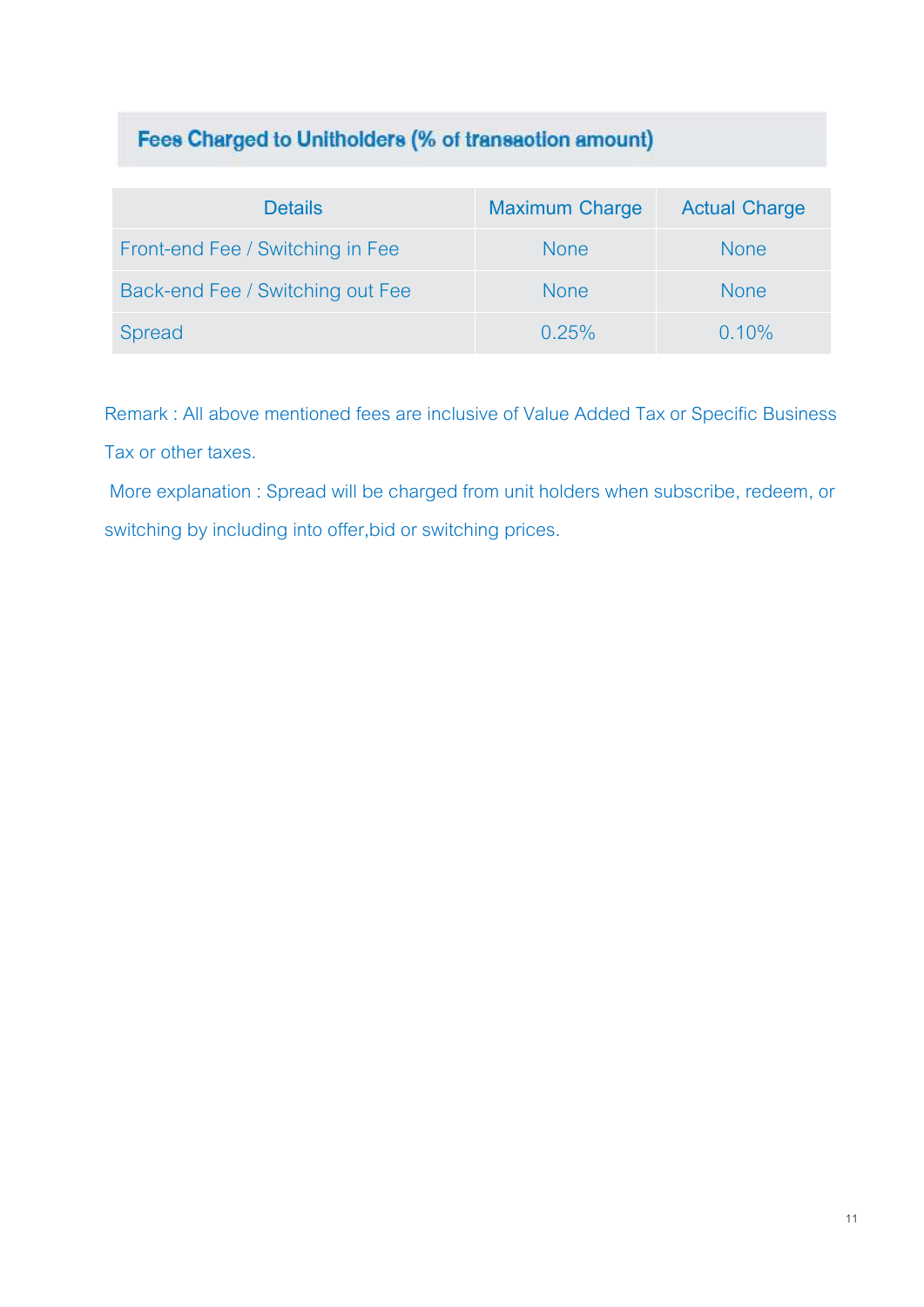

## **\*Past performance is not a guarantee of future performance\***



#### **Calendar year performance**

- **Maximum drawdown of the investment in the last five years : -31.62**
- **Standard deviation of the fund performance : 18.35**
- **Fund category based on peer group fund performance : Global Equity**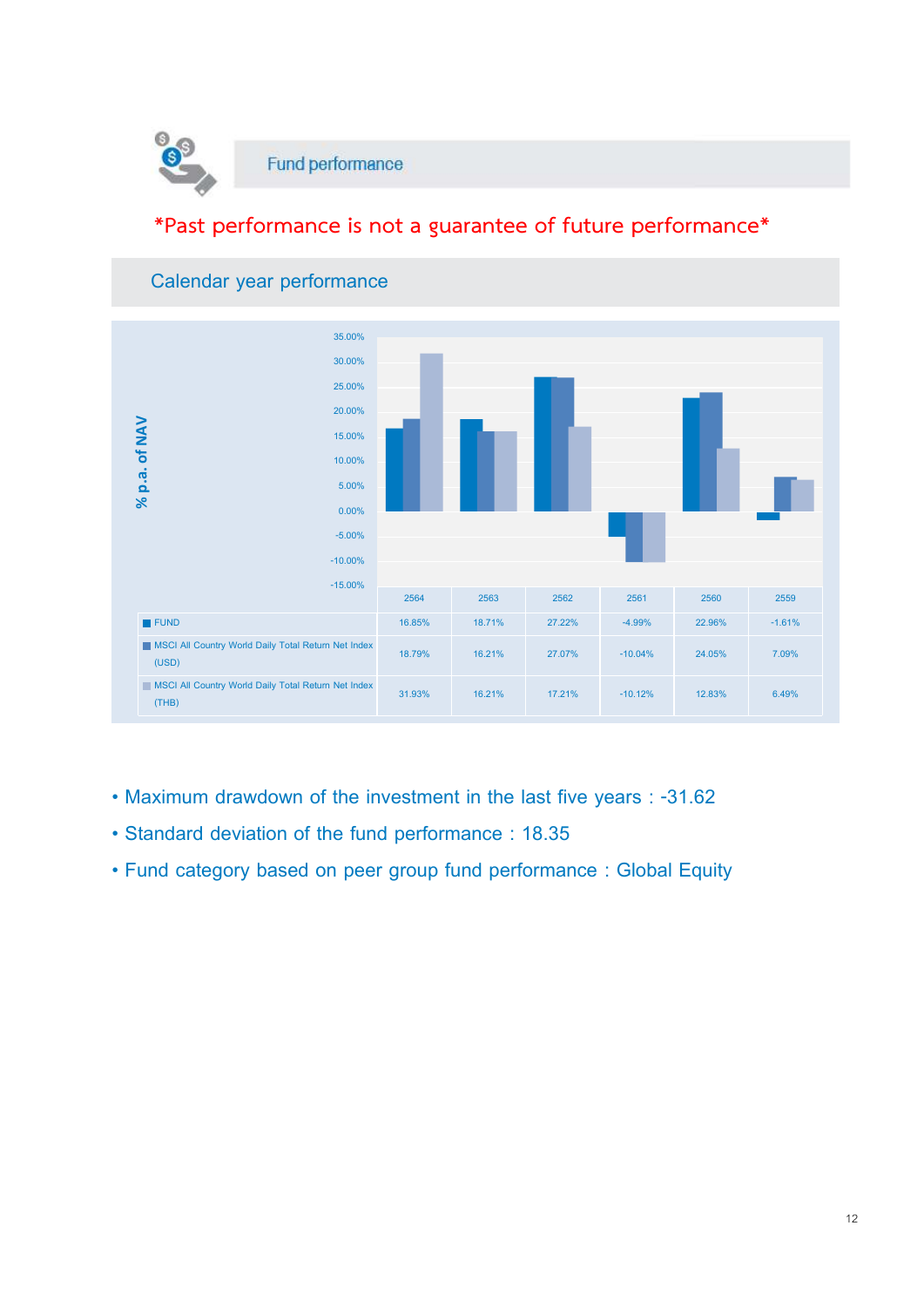## **Fund performance**

| <b>FUND</b>                           | Year to date | 3 Months | Percentile | 6 Months  | Percentile | 1 Year    | Percentile | 3 Years | Percentile | 5 Years | Percentile | Since inception |
|---------------------------------------|--------------|----------|------------|-----------|------------|-----------|------------|---------|------------|---------|------------|-----------------|
| <b>FUND</b>                           | $-19.34%$    | $-8.02%$ | 75th       | $-16.96%$ | 75th       | $-12.73%$ | 75th       | 7.87%   | 50th       | 8.43%   | 25th       | 7.65%           |
| <b>Benchmark</b>                      | $-10.61%$    | $-1.28%$ | 25th       | $-8.06%$  | 25th       | 2.11%     | 25th       | 14.63%  | 25th       | 9.10%   | 25th       | 8.02%           |
| <b>Standard Deviation (FUND)</b>      | 21.87%       | 23.81%   | 50th       | 21.12%    | 50th       | 17.01%    | 50th       | 21.43%  | 95th       | 18.35%  | 95th       | 16.98%          |
| <b>Standard Deviation (Benchmark)</b> | 19.14%       | 20.49%   | 25th       | 18.69%    | 25th       | 14.91%    | 25th       | 19.07%  | 75th       | 16.11%  | 75th       | 15.20%          |

Remark : All periods longer than one year are annualized.

date as of 31 May 2022

Investors can view the current information at [www.tmbameastspring.com](http://www.tmbameastspring.com/)

#### Peer group fund performance : Global Equity Date as of 31 May 2022

|                             | Return $(\%)$ |          |          |       |      |         |       | Standard Deviation (%) |       |       |        |            |
|-----------------------------|---------------|----------|----------|-------|------|---------|-------|------------------------|-------|-------|--------|------------|
| <b>Peer Percentile</b>      | 3M            | 6M       | 1Y       | 3Y    | 5Y   | 10Y     | 3M    | 6 <sub>M</sub>         | 1Y    | 3Y    | 5Y     | <b>10Y</b> |
| $5th$ Percentile            | 6.68          | 9.41     | 13.69    | 21.86 | 9.71 | 11.45   | 14.16 | 13.74                  | 11.00 | 12.32 | 11.93  | 11.08      |
| 25 <sup>th</sup> Percentile | $-3.30$       | $-8.43$  | $-3.18$  | 10.77 | 6.86 | 8.39    | 21.50 | 19.94                  | 15.72 | 15.16 | 13.10  | 12.15      |
| 50 <sup>th</sup> Percentile | $-6.74$       | $-16.78$ | $-10.81$ | 7.80  | 5.73 | 5.57    | 25.71 | 24.23                  | 18.68 | 16.51 | -14.81 | 14.12      |
| 75 <sup>th</sup> Percentile | 6.68          | 9.41     | 13.69    | 21.86 | 9.71 | 11.45   | 14.16 | 13.74                  | 11.00 | 12.32 | 11.93  | 11.08      |
| $95th$ Percentile           | $-25.68$      | $-45.56$ | $-55.07$ | 3.13  | 2.24 | $-3.43$ | 59.24 | 49.84                  | 42.54 | 29.68 | 25.94  | 29.76      |

## **Master Fund Performance**

|                    | Year to date | 3 Months  | 6 Months   | 1 Year     | 3 Years | 5 Years  | 10 Years  | Since inception |
|--------------------|--------------|-----------|------------|------------|---------|----------|-----------|-----------------|
| <b>Share Class</b> | $-19.15\%$   | $-7.99\%$ | $-16.58\%$ | $-12.24\%$ | 10.15%  | 11.35%   | $14.29\%$ | 12.64%          |
| <b>Benchmark</b>   | $-12.83\%$   | $-5.90\%$ | $-9.35%$   | $-6.78%$   | 11.70%  | $9.00\%$ | $10.24\%$ | 8.24%           |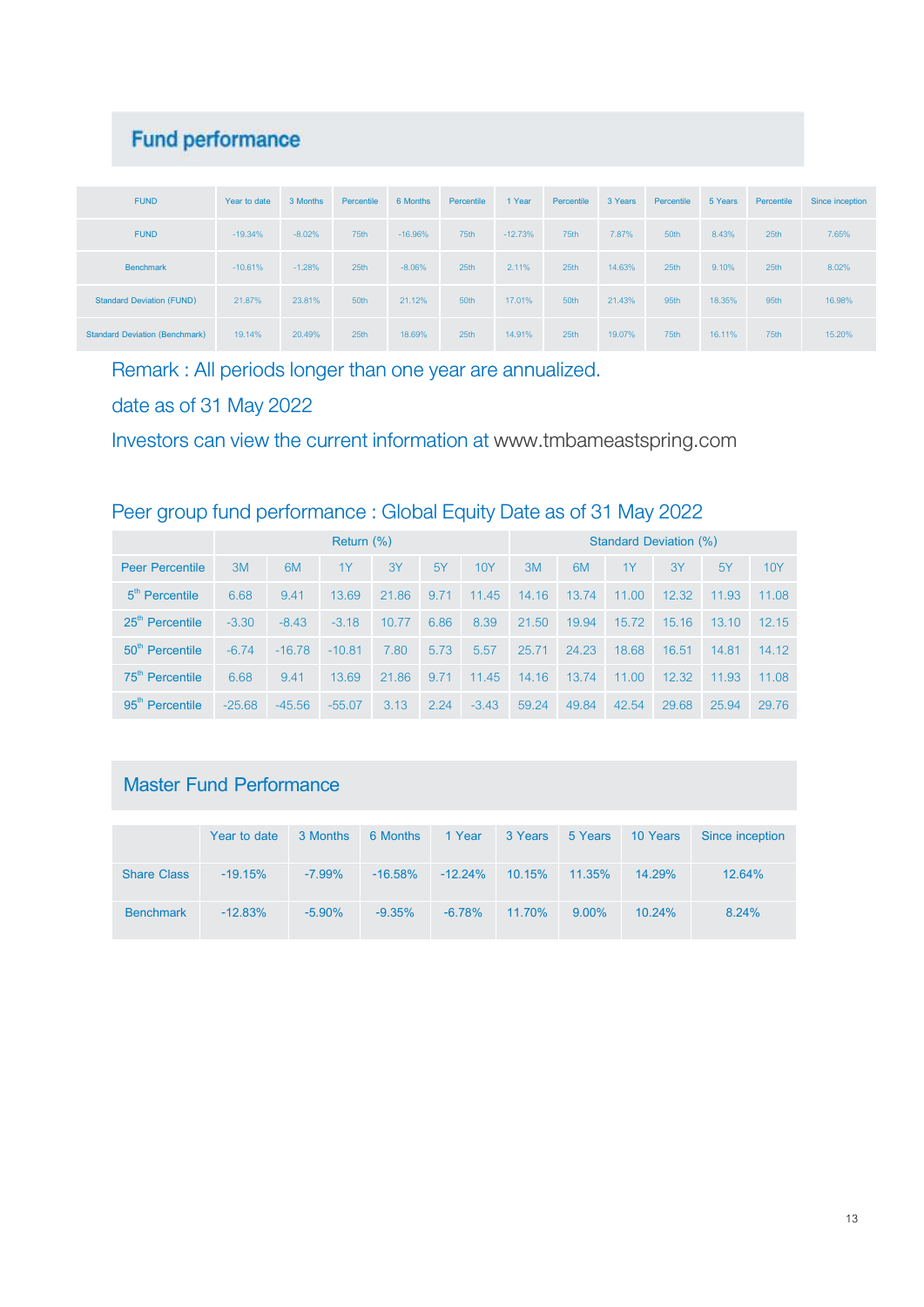## **Master Fund Calendar year Performance**

|                    | 2021   | 2020   | 2019   | 2018       | 2017   | 2016  | 2015     | 2014   | 2013   | 2012   |
|--------------------|--------|--------|--------|------------|--------|-------|----------|--------|--------|--------|
| <b>Share Class</b> | 17.91% | 22.42% | 32.09% | $-2.22%$   | 30.71% | 0.59% | 10.98%   | 12.45% | 37.08% | 19.77% |
| <b>Benchmark</b>   | 18.66% | 16.21% | 27.07% | $-10.04\%$ | 24.05% | 7.09% | $-2.24%$ | 5.17%  | 23.28% | 15.29% |

Information as of 31 May 2022

View current performance at [www.tmbameastspring.com](http://www.tmbameastspring.com/)

The Fund's Benchmark MSCI All Country World Daily Total Return Net Index adjusted by USD/THB exchange rate, as of the NAV calculation date



## For further information

| Dividend policy:                   | <b>None</b>                             |
|------------------------------------|-----------------------------------------|
| Trustee:                           | Kasikornbank Plc.                       |
| <b>Registration Date:</b>          | <b>10 August 2015</b>                   |
| <b>Fund Maturity:</b>              | indefinite                              |
| <b>Subscription and Redemption</b> | Subscription Date: every working day    |
|                                    | Within: 8.30 hrs.                       |
|                                    | To: 15.30 hrs.                          |
|                                    | IPO (Baht): 10 Baht                     |
|                                    | Minimum Initial Subscription: 1 Baht    |
|                                    | Minimum Subsequent Subscription: 1 Baht |
|                                    | Redemption Date: every working day      |
|                                    | Within: 8.30 hrs.                       |
|                                    | To: 15.30 hrs.                          |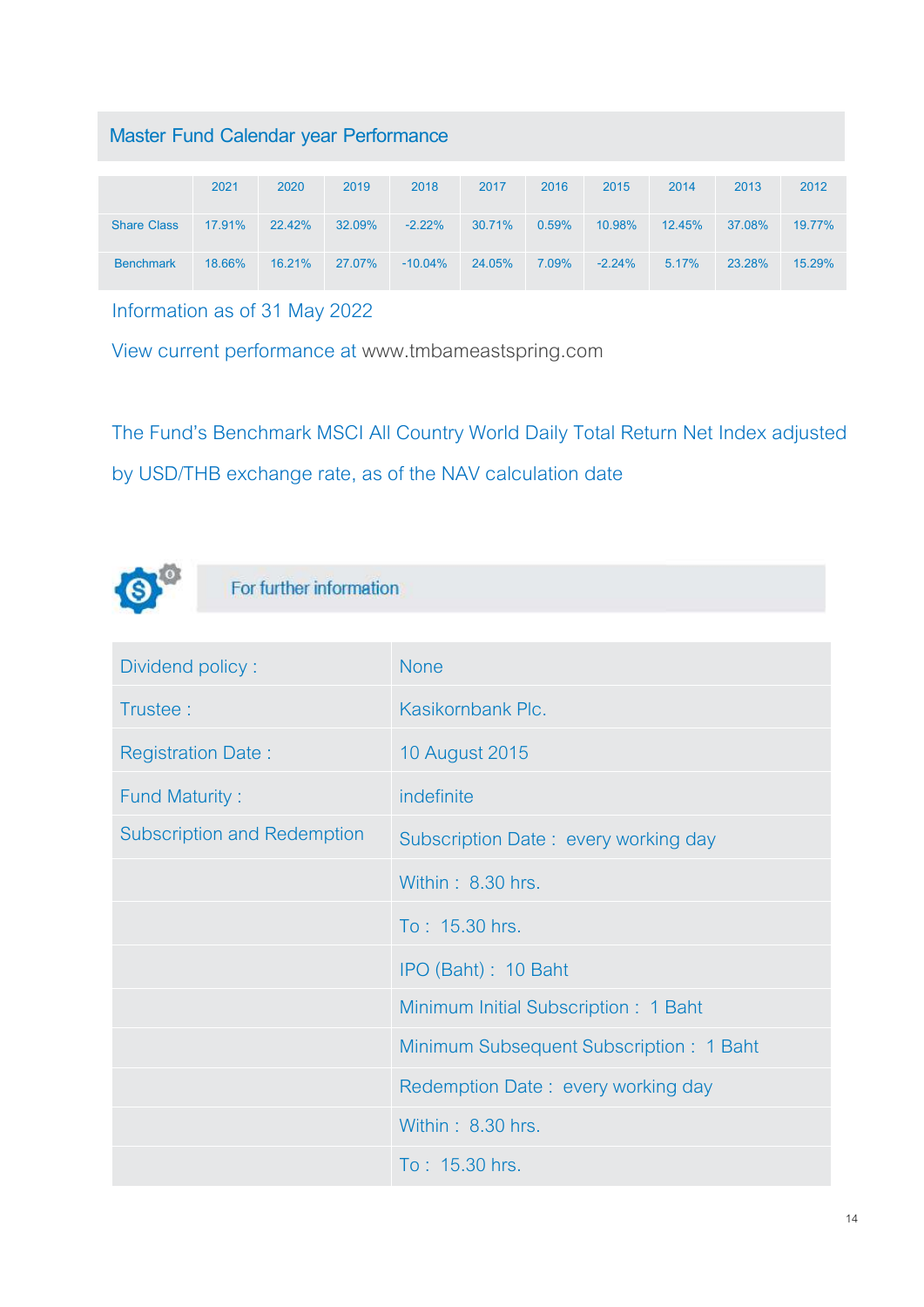|                                                | Settlement Period: Settlement Period:<br>The management company will arrange to pay the<br>redemption of investment units within 5 business<br>days <sup>1</sup> from the redemption date.<br>(Currently and in normal conditions within 4<br>business days after the trading day $(T^* + 4)$<br>business days)<br>Note:<br><sup>1</sup> Foreign holidays of foreign fund management<br>businesses shall not be counted in the same<br>manner as mutual fund management businesses<br>The mutual fund management company has<br>specified the foreign holidays as mentioned in the<br>prospectus. |
|------------------------------------------------|---------------------------------------------------------------------------------------------------------------------------------------------------------------------------------------------------------------------------------------------------------------------------------------------------------------------------------------------------------------------------------------------------------------------------------------------------------------------------------------------------------------------------------------------------------------------------------------------------|
| Investors can view daily NAV at                | website: www.tmbameastspring.com                                                                                                                                                                                                                                                                                                                                                                                                                                                                                                                                                                  |
| Portfolio Turnover Ratio                       | 0.00%                                                                                                                                                                                                                                                                                                                                                                                                                                                                                                                                                                                             |
| <b>Subscription or Redemption</b>              | Bank of TTB PCL.(All branches) Tel. 0-2299-1111                                                                                                                                                                                                                                                                                                                                                                                                                                                                                                                                                   |
| <b>Supporting Agents</b>                       | or the appointed selling agents. Investors can Find                                                                                                                                                                                                                                                                                                                                                                                                                                                                                                                                               |
|                                                | more information at www.tmbameastspring.com                                                                                                                                                                                                                                                                                                                                                                                                                                                                                                                                                       |
| <b>Fund Manager:</b>                           | Ms.Pornsajee Worasuttipisit                                                                                                                                                                                                                                                                                                                                                                                                                                                                                                                                                                       |
|                                                | Start Date 1 July 2016                                                                                                                                                                                                                                                                                                                                                                                                                                                                                                                                                                            |
| <b>Enquiry for Prospectus/</b><br>Complaints:  | TMB Asset Management Co., Ltd.<br>9th floor, Mitrtown Office Tower 944 Rama 4 Road,<br>Wangmai Pathumwan, Bangkok 10330<br>Tel: 0-2838-1800<br>website: www.tmbameastspring.com                                                                                                                                                                                                                                                                                                                                                                                                                   |
| citizens of the USA or residents<br>of the USA | <b>No</b>                                                                                                                                                                                                                                                                                                                                                                                                                                                                                                                                                                                         |
| Potential conflict of interest                 | Company shall refrain from any transactions<br>pertaining conflict of interests and related party.                                                                                                                                                                                                                                                                                                                                                                                                                                                                                                |